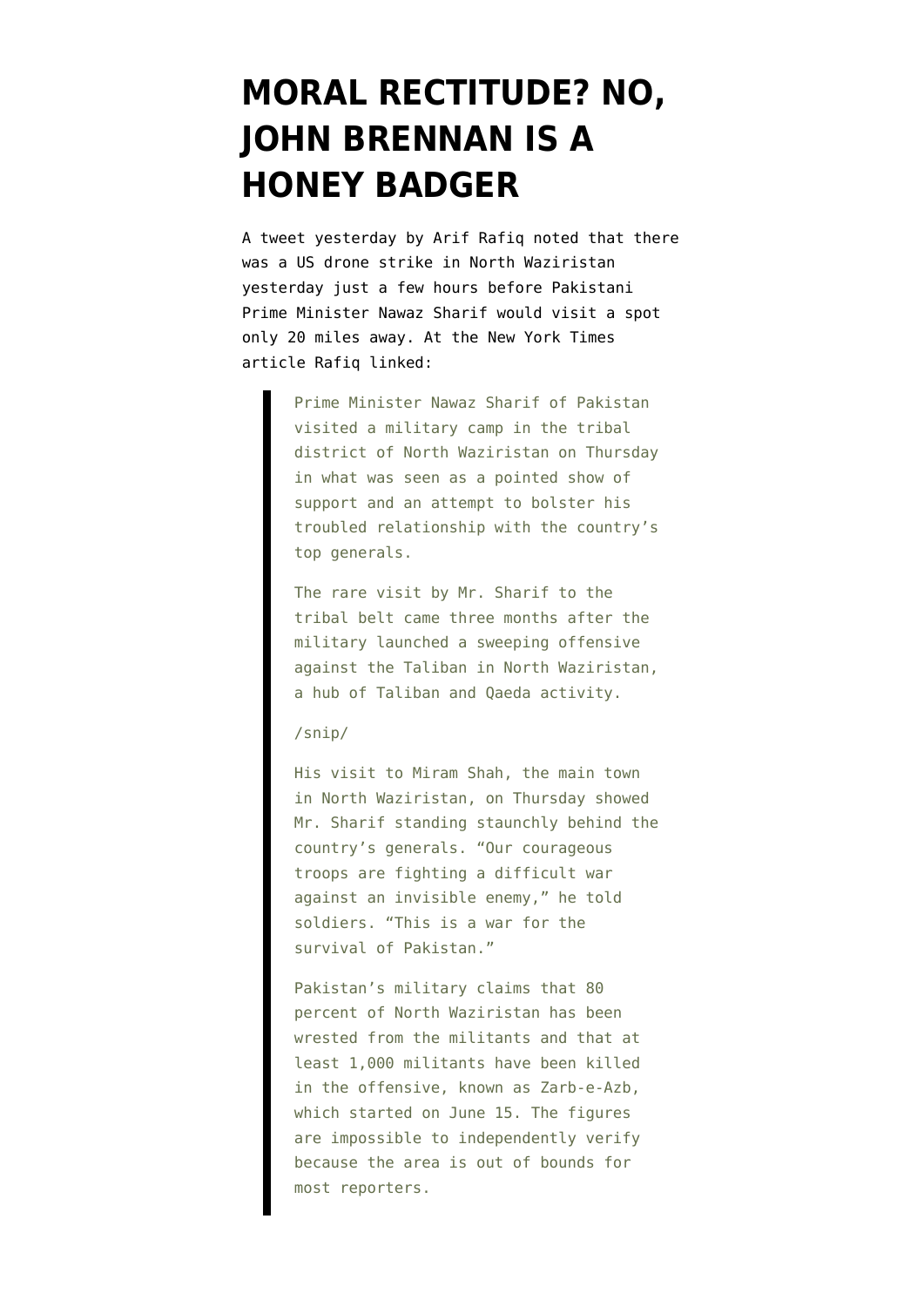According to [Pakistan Today](http://www.pakistantoday.com.pk/2014/10/09/national/sharif-vows-dignified-rehabilitation-of-idps/), Sharif was emphatic in claiming victory by Pakistan over the militants they were attacking in North Waziristan:

> Praising Pakistan Army for the success of Operation Zarb-e-Azb, the prime minister said he visited areas of North Waziristan which used to be havens for terrorists but now the army had purged all anti-state elements from there.

Despite Sharif's claim of total victory over the terrorists, the US obviously feels the job is not complete, as drone strikes this week have been heavy, including the strike Rafiq notes in the Times article as only 20 miles from where Sharif would visit a few hours later.

The beginning of this week was marked by [observance of Eid-ul-Azha,](http://www.timeanddate.com/holidays/pakistan/eid-ul-azha) but the religious holiday had no bearing on the timing of drone strikes by the CIA. [This Express Tribune article](http://tribune.com.pk/story/772615/predator-strikes-25-killed-in-three-drone-attacks-in-n-waziristan/) notes that US drone strikes in North Waziristan killed five in the pre-dawn hours Monday, another five later on Monday, six early Tuesday, and another eight also on Tuesday.

And then as [AP recounts,](http://bigstory.ap.org/article/af9b5c09ae704005bcc75c471bcbee3c/us-drone-strikes-kill-5-militants-nw-pakistan) there were two separate attacks overnight Wednesday and Thursday that killed five more. Near the end of the Times article linked by Rafiq, we get the observation of how close in location and timing it was to Sharif's visit:

> In an unexpected turn, Mr. Sharif's visit also had an unusual dimension in terms of his relationship with the United States. Hours before he arrived, an American drone fired a missile at a vehicle in Datta Khel, 20 miles west of the camp where Mr. Sharif visited. Four people were killed and two were wounded, a Pakistani security official said on the condition of anonymity.

Clearly, when it comes to drone strikes in